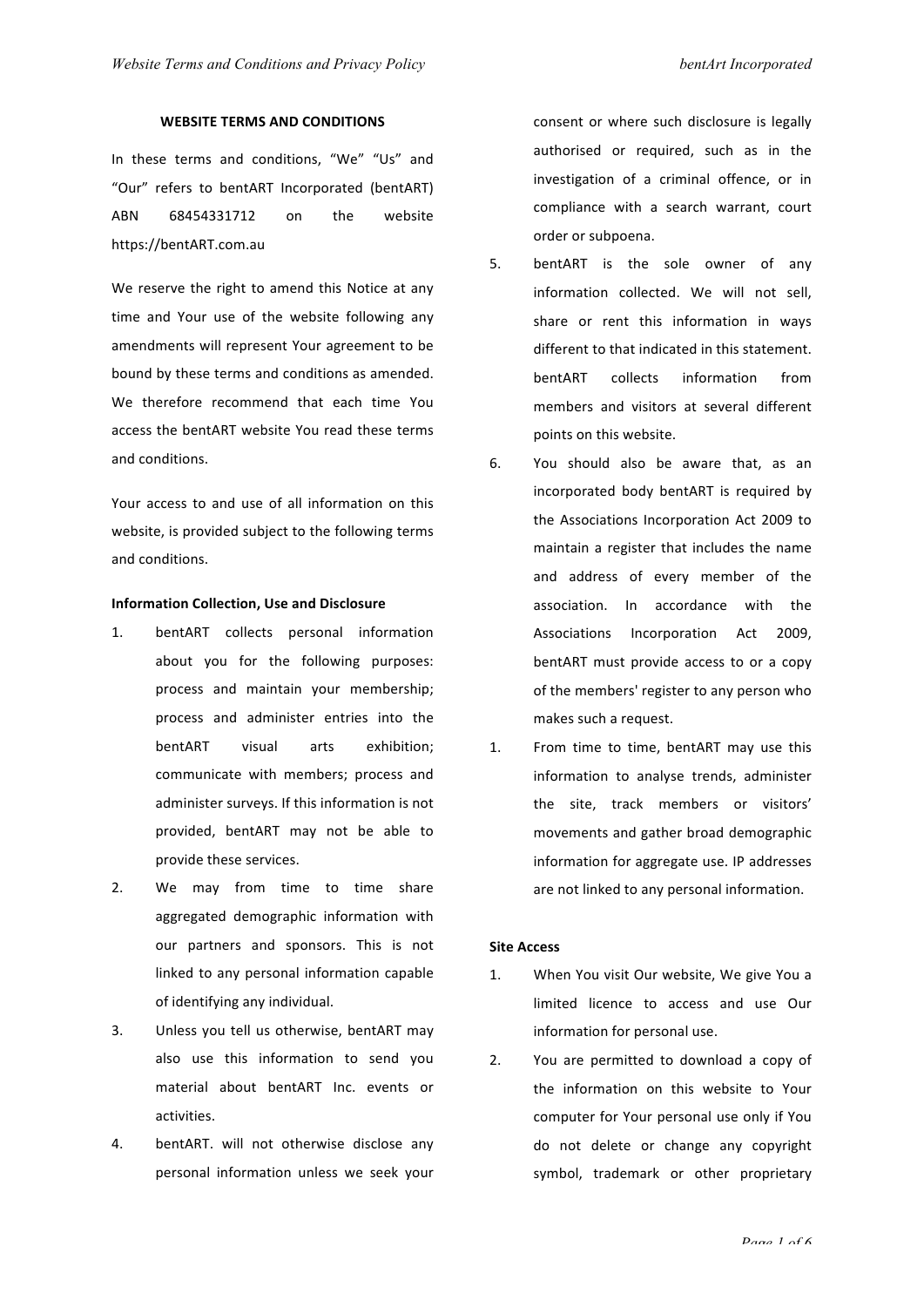notice. Your use of Our content in any other way infringes Our intellectual property rights.

- 3. Except as permitted under the *Copyright* Act 1968 (Cth), You are not permitted to copy, reproduce, republish, distribute or display any of the information on this website without Our prior written permission.
- 4. The licence to access and use the information on Our website does not include the right to use any data mining robots or other extraction tools. The licence also does not permit You to metatag or mirror Our website without Our prior written permission. We reserve the right to serve You with notice if We become aware of Your metatag or mirroring of Our website.

#### **Hyperlinks**

- 1. This website contains links to other sites. Please be aware that bentART is not responsible for the privacy practices or content of such other sites. We encourage our members and visitors to be aware whenever they leave our site and to read the privacy statements of each web site that collects personal information. This privacy statement applies solely to information collected and held by bentART.
- 2. Linking Our website is not permitted. We reserve the right to serve You with notice if We become aware of such linking.
- 3. If your business wishes to link to our Website, then a request in writing is required and we reserve the right to refuse such linking.

#### **Intellectual Property Rights**

- 1. The copyright to all content on this website including graphics, images, layouts and text belongs to bentART or We have a licence to use those materials.
- 2. All trademarks, brands and logos generally identified either with the symbols TM or  $^{\circ}$ which are used on this website are either owned by Us or We have a licence to use them. Your access to the bentART website does not license You to use those marks in any commercial way without Our prior written permission.
- 3. Any comment, feedback, idea or suggestion (called "Comments") which You provide to Us through this website becomes Our property. If in future We use Your Comments in promoting Our website or in any other way, We will not be liable for any similarities which may appear from such use. Furthermore, You agree that We are entitled to use Your Comments for any commercial or non-commercial purpose without compensation to You or to any other person who has transmitted Your Comments. Your comments and reviews may be removed by Us at Our discretion.
- 4. If You provide Us with Comments You acknowledge and warrant that You are responsible for the content of such material including its legality, honesty, originality and copyright.

#### **Disclaimers**

1. Whilst We take all due care in providing Our services, We do not provide any warranty either express or implied including without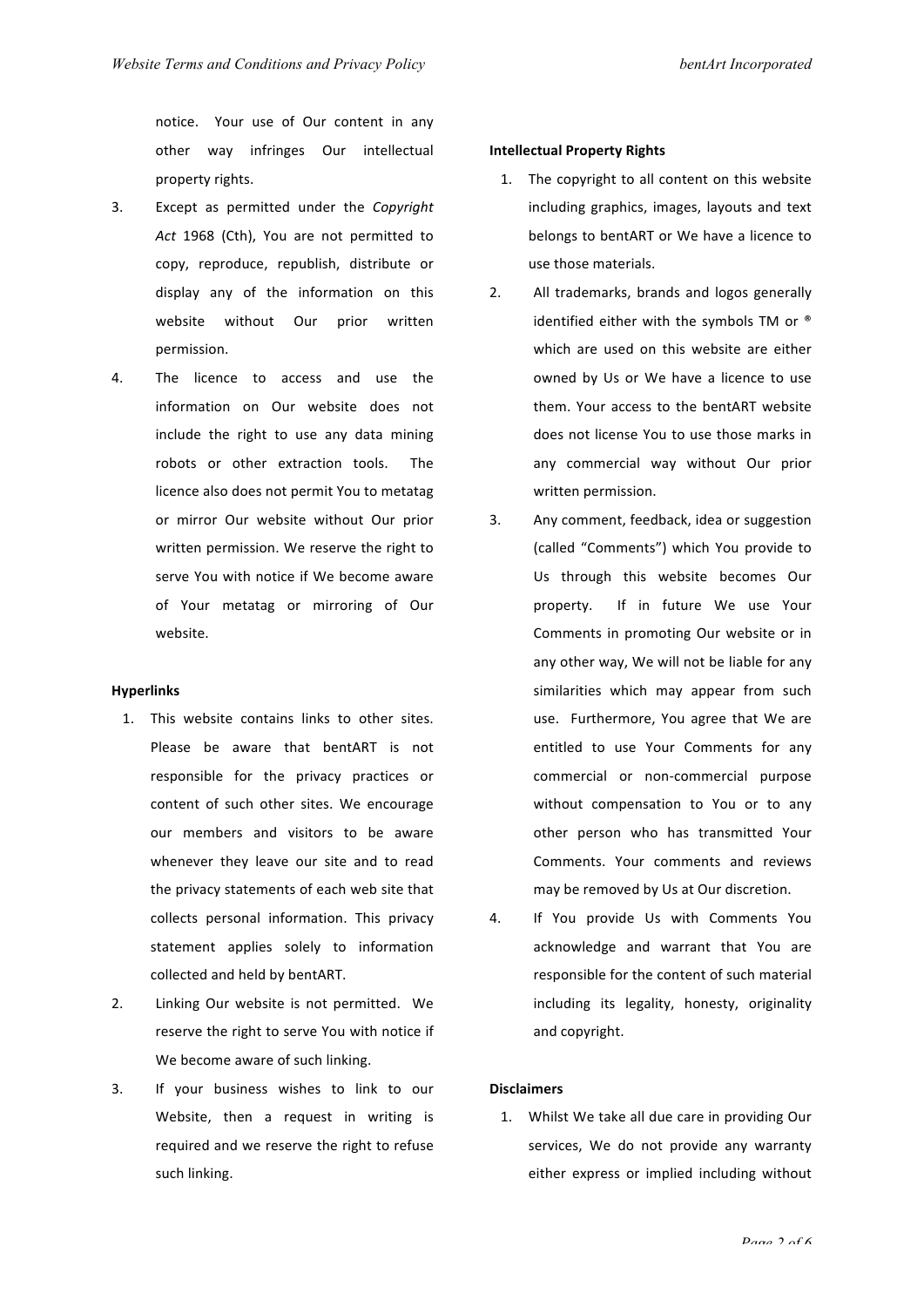limitation warranties of merchantability or fitness for a particular purpose.

- 2. To the extent permitted by law, any condition or warranty which would otherwise be implied into these terms and conditions is excluded.
- 3. We also take all due care in ensuring that the bentART website is free of any virus, worm, Trojan horse and/or malware, however We are not responsible for any damage to Your computer system which arises in connection with Your use of Our website or any linked website.

## **Limitation of Liability**

- 1. If You are not a consumer within the meaning of Schedule 2 of the Competition & Consumer Act 2010 then this clause applies to You. To the full extent permitted by law, Our liability for breach of an implied warranty or condition is limited to the supply of the services again or payment of the costs of having those services supplied again.
	- a. We accept no liability for any loss whatsoever including consequential loss suffered by You arising from services We have supplied.
	- b. We do not accept liability for anything contained in the post of a user or in any form of communication which originates with a user and not with Us.
	- c. We do not participate in any way in the original transactions between Our users.

#### **Indemnity**

1. By accessing the bentART website, You agree to indemnify and hold Us harmless from all claims, actions, damages, costs and expenses including legal fees arising from or in connection with Your use of Our website.

## **Jurisdiction**

- 1. These terms and conditions are to be governed by and construed in accordance with the laws of New South Wales and any claim made by either party against the other which in any way arises out of these terms and conditions will be heard in New South Wales and You agree to submit to the jurisdiction of those Courts.
- 2. If any provision in these terms and conditions is invalid under any law the provision will be limited, narrowed, construed or altered as necessary to render it valid but only to the extent necessary to achieve such validity. If necessary, the invalid provision will be deleted from these terms and conditions and the remaining provisions will remain in full force and effect.

#### **Privacy**

1. bentART undertakes to take all due care with any information which You may provide to Us when accessing Our website. However, We do not warrant and cannot ensure the security of any information which You may provide to Us. Information You transmit to Us is entirely at Your own risk although We undertake to take reasonable steps to preserve such information in a secure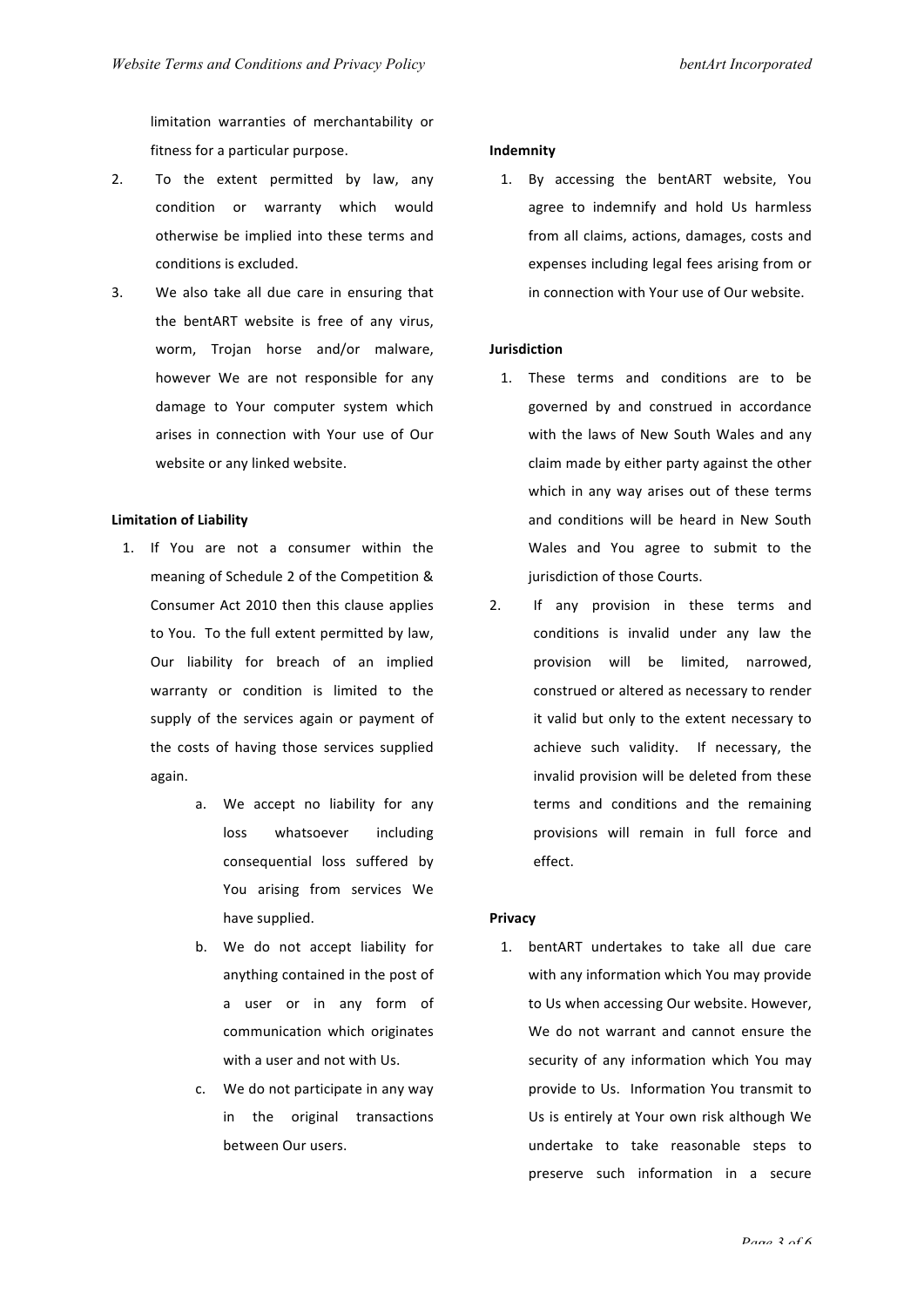manner.

2. Our compliance with privacy legislation is set out in Our separate Privacy Policy which may be accessed at the end of these Terms and Conditions.

# **PRIVACY POLICY**

This policy is used to inform visitors to the bentART website regarding our policies with the collection, use, and disclosure of Personal Information if anyone decided to use our Service.

bentART Incorporated (bentART) respects your privacy. bentART follows current Australian best practice guidelines and the letter, spirit and intent of the Privacy Act 1988 to ensure your privacy is protected.

If you choose to use our Service, then you agree to the collection and use of information in relation to this policy. The Personal Information that we collect is used for providing and improving the Service. We will not use or share your information with anyone except as described in this Privacy Policy.

The terms used in this Privacy Policy have the same meanings as in our Terms and Conditions, unless otherwise defined in this Privacy Policy.

#### **Information Collection and Use**

For a better experience, while using our Service, we may require you to provide us with certain personally identifiable information, including but not limited to name, email addresses and phone number. The information that we request will be retained by us and used as described in the Website Terms & Conditions.

The website uses third party services that may collect information that identifies you.

Link to privacy policy of third party service providers used by the website

• Google Play Services

## **Log Data**

We want to inform you that whenever you use our Service, in a case of an error in the website we collect data and information (through third party products) called Log Data. This Log Data may include information such as your device Internet Protocol ("IP") address, device name, operating system version, the configuration of the website when utilizing our Service, the time and date of your use of the Service, and other statistics.

#### **Cookies**

Cookies are files with a small amount of data that are commonly used as anonymous unique identifiers. These are sent to your browser from the websites that you visit and are stored on your device's internal memory.

This Service does not use these "cookies" explicitly. However, the website may use third party code and libraries that use "cookies" to collect information and improve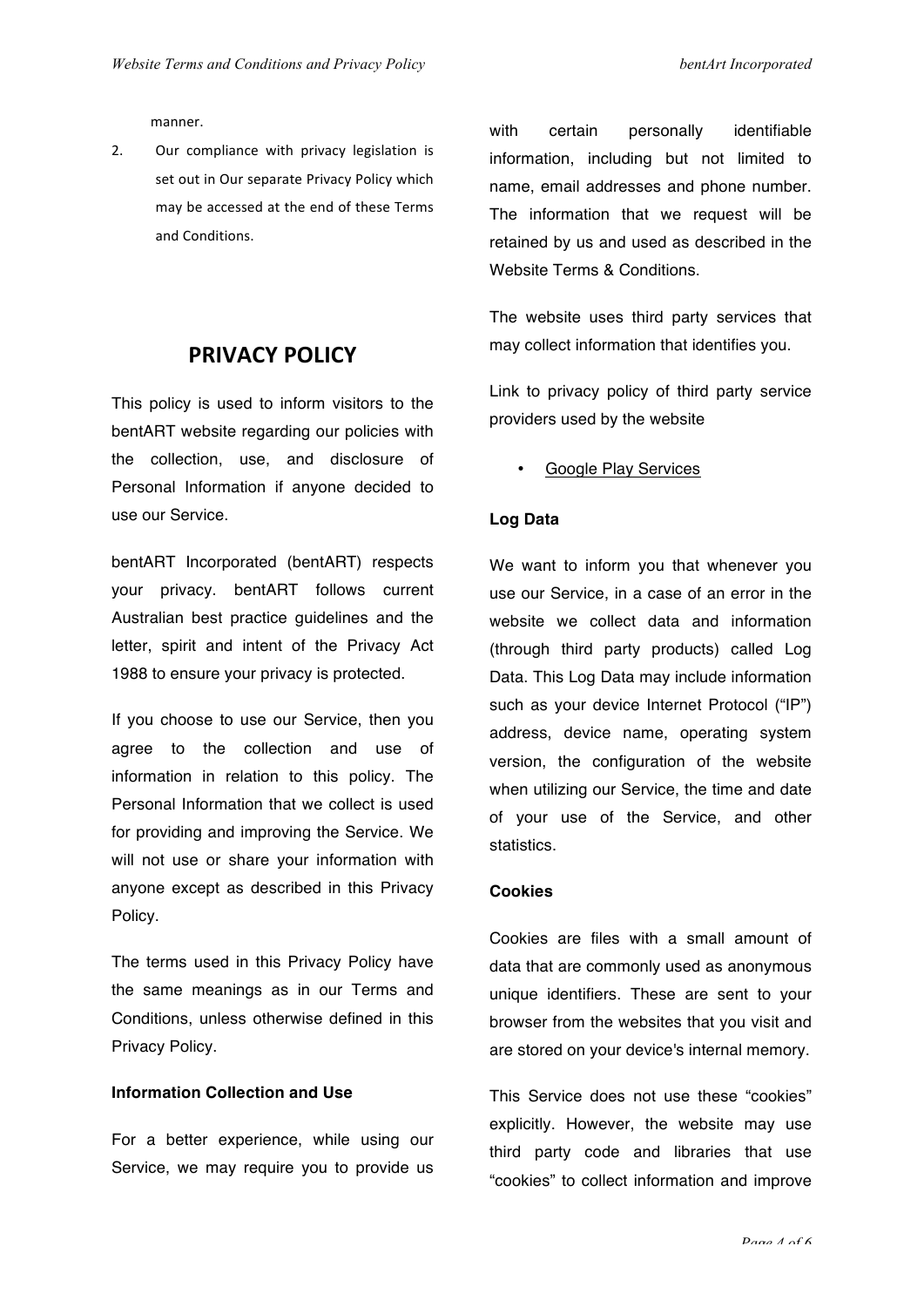their services, sometimes known as session cookies. You have the option to either accept or refuse these cookies and know when a cookie is being sent to your device. If you choose to refuse our cookies, you may not be able to use some portions of this Service.

# **Service Providers**

We may employ third-party companies and individuals due to the following reasons:

- To facilitate our Service;
- To provide the Service on our behalf;
- To perform Service-related development and upgrade; or
- To assist us in analysing how our Service is used.

We want to inform users of this Service and that these third parties may have access to your Personal Information. The reason is to perform the tasks assigned to them on our behalf. However, they are obligated not to disclose or use the information for any other purpose.

# **Security**

We value your trust in providing us your Personal Information, thus we are striving to use commercially acceptable means of protecting it. But remember that no method of transmission over the internet, or method of electronic storage is 100% secure and reliable, and we cannot guarantee its absolute security.

# **Links to Other Sites**

The bentART website may contain links to other sites. If you click on a third-party link, you will be directed to that site. Note that these external sites are not operated by us. Therefore, we strongly advise you to review the Privacy Policy of these websites. We have no control over and assume no responsibility for the content, privacy policies, or practices of any third-party sites or services.

## **Children's Privacy**

These Services do not address anyone under the age of 18. We do not knowingly collect personally identifiable information from children under 18. In the case we discover that a child under 18 has provided us with personal information, we immediately delete this from our servers. If you are a parent or guardian and you are aware that your child has provided us with personal information, please contact us so that we will be able to do necessary actions.

## **Copyright and Disclaimers**

Unless otherwise stated, copyright to all material on this website is owned by bentART and must not be re-used without prior permission from bentART.

Access to and use of this site ('bentart.com.au') is provided by bentART for the sole purpose of bentART and is not available for reproduction or use in commercial activities that may compromise a user's privacy.

# **Changes to This Privacy Policy**